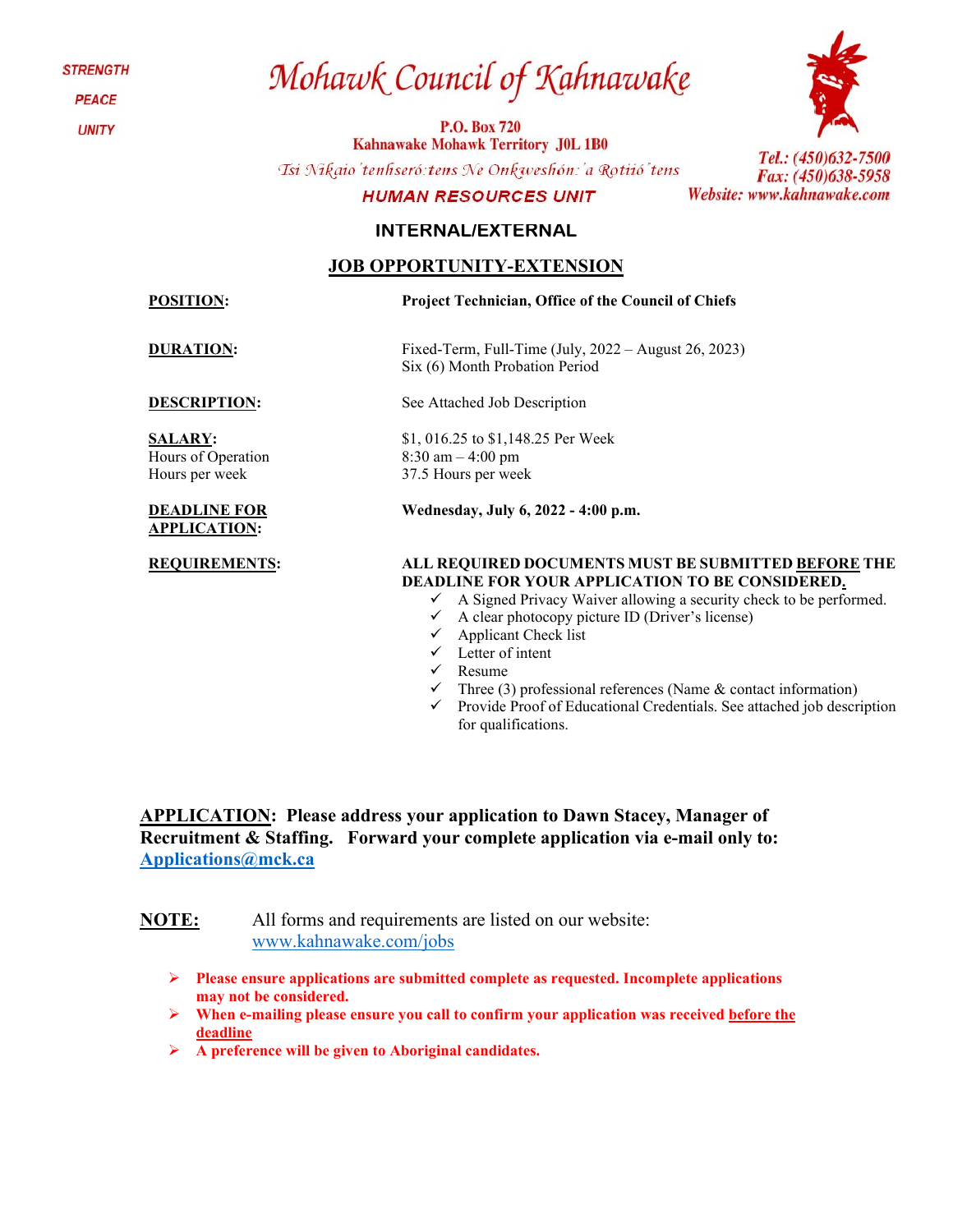**STRENGTH PEACE** 

**UNITY** 

## Mohawk Council of Kahnawake

**P.O. Box 720 Kahnawake Mohawk Territory J0L 1B0** Tsi Nikaio' tenhseró: tens Ne Onkweshón: 'a Rotiió' tens **HUMAN RESOURCES UNIT** 



Tel.: (450)632-7500 Fax: (450)638-5958 Website: www.kahnawake.com

### Job Description

#### **GENERAL INFORMATION**

**Job Title: Division: Date of Job Description: Terms: Job Reports to:**

OCC Project Technician #TECH 40 Office of the Council of Chiefs (OCC) October 2009 Fixed - Term General Manager of OCC Operations

| <b>Name of Incumbent:</b>  |  |
|----------------------------|--|
| Date of Hiring:            |  |
| <b>Name of Supervisor:</b> |  |

**Dwaine White** 

#### **GENERAL JOB DESCRIPTION**

Under the administrative supervision of the General Manager of OCC Operations and the project direction of the Chief Political Advisor, is responsible to coordinate and implement specific projects related to: 1) establishing and negotiating political arrangements or specific agreements with external governments and agencies and 2) developing Governance functions, frameworks and capacities for Kahnawà:ke by coordinating the activities of the resources assigned to the project team and ensuring that Project Plans are developed, maintained and updated in a timely manner as required.

| <b>RESPONSIBILITIES</b>     | <b>TASKS</b>                                                               |
|-----------------------------|----------------------------------------------------------------------------|
| To coordinate and           | Assume Coordinator role for these projects                                 |
| implement specific projects | and                                                                        |
| related to: 1) establishing | coordinate the activities of the resources assigned to the                 |
| project team;               | $\triangleright$ Ensure that Project Plans are developed, maintained and   |
| and negotiating political   | updated in a timely manner as required;                                    |
| arrangements or specific    | $\triangleright$ Coordinate and monitor joint work plans with counterparts |
| agreements with external    | of other governments or First Nations;                                     |
| governments and agencies    | Analyzes and evaluates both historical and current                         |
| and 2) developing           | projects and initiatives when developing project plans;                    |
| Governance functions,       | Identifies internal stakeholders and consults with them to                 |
| frameworks and capacities   | gain insight for project plan and identify project team                    |
| for Kahnawà:ke.             | composition and potential team leader;                                     |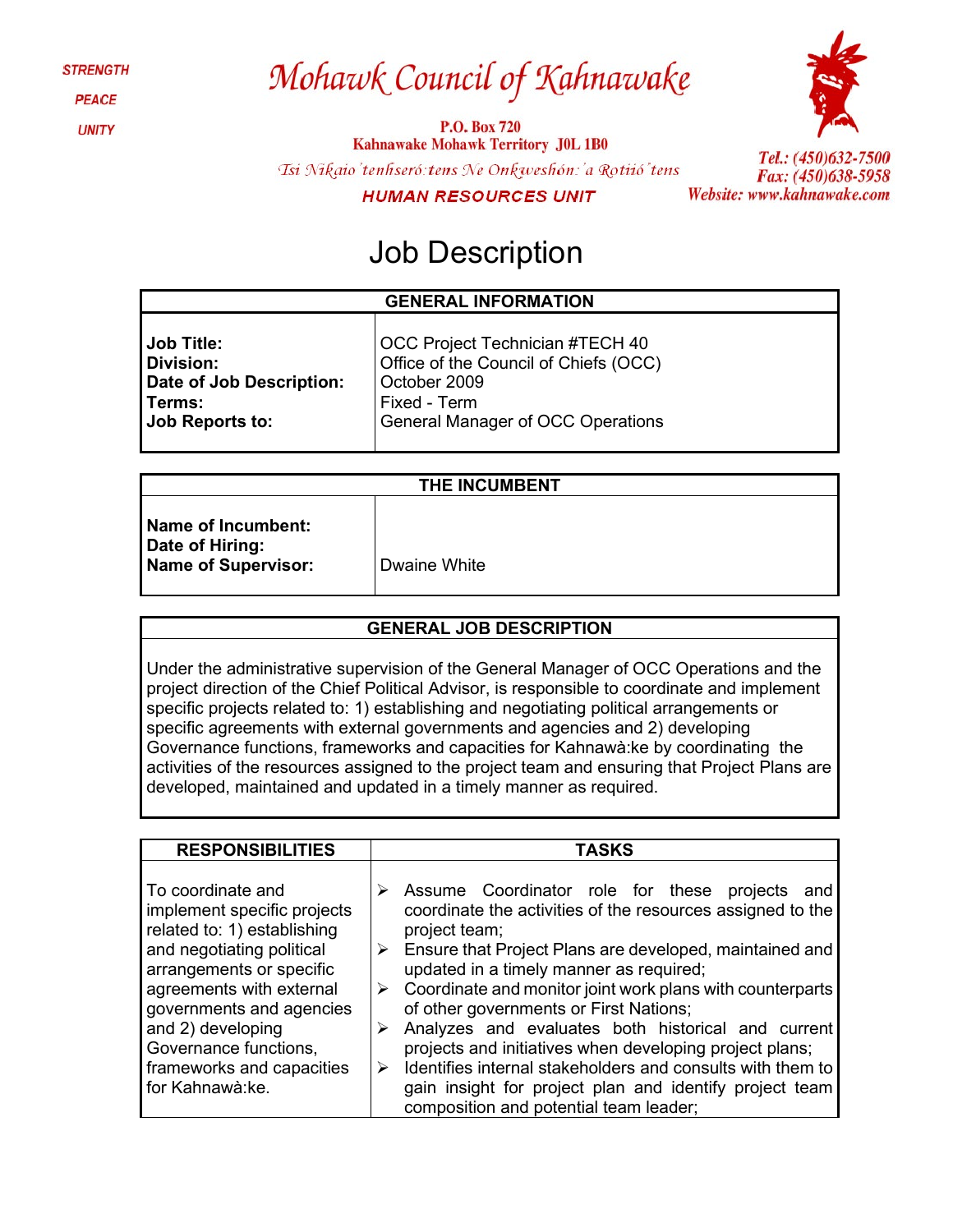|                                                     | Liaise with all members of the project team to maintain a<br>➤<br>reciprocal flow of information;<br>Ensure that any problems within the project are identified<br>➤<br>and facilitate solutions in a timely manner;<br>Provides updates to Project Leaders and/or Chief<br>➤<br>Political Advisor and projects progress;<br>Conducts political analyses and provides information to<br>$\triangleright$<br>specific project team;<br>$\triangleright$ Coordinates and facilitates the work of project team<br>members in assessing specific technical research<br>needed;<br>> Coordinates research initiatives and all follow-up<br>technical work needed for the project;<br>$\triangleright$ Provides research, analyzes, writing and coordination of<br>activities pertaining to the development of a any final<br>interim reports to Council of Chiefs;<br>$\triangleright$ Coordinates communications strategies<br>the<br>and<br>development of materials related to project goals and<br>activities; |
|-----------------------------------------------------|---------------------------------------------------------------------------------------------------------------------------------------------------------------------------------------------------------------------------------------------------------------------------------------------------------------------------------------------------------------------------------------------------------------------------------------------------------------------------------------------------------------------------------------------------------------------------------------------------------------------------------------------------------------------------------------------------------------------------------------------------------------------------------------------------------------------------------------------------------------------------------------------------------------------------------------------------------------------------------------------------------------|
| Collaborate on OCC related<br>Projects as assigned. | $\triangleright$ Continue Projects as assigned by Chief Political Advisor<br>and provide regular updates and seek directions as<br>required;<br>Perform other job related duties as directed by immediate<br>➤<br>supervisor;                                                                                                                                                                                                                                                                                                                                                                                                                                                                                                                                                                                                                                                                                                                                                                                 |

### **ACCOUNTABILITY**

- $\triangleright$  Accountable for the coordination and development of Project Plans;
- $\triangleright$  Accountable for the identification of and liaison with project participants;
- $\triangleright$  Accountable for the timely completion of projects;
- $\triangleright$  To deal with internal and external clients in a tactful, discrete and courteous manner;
- $\triangleright$  To maintain confidentiality;
- To adhere to MCK Administration Manual-Personnel Policy and Kanien'keha initiatives;

| <b>QUALIFICATIONS</b>                                        |                                                                                                                                                                                                                                    |  |
|--------------------------------------------------------------|------------------------------------------------------------------------------------------------------------------------------------------------------------------------------------------------------------------------------------|--|
| <b>Education and</b><br><b>Experience</b><br><b>Required</b> | Bachelor's Degree in Political Science, plus one (1) year relevant<br>experience;<br>OR<br>DEC in Social Science, plus three (3) years relevant experience;<br>OR<br>High School Diploma, plus five (5) rears relevant experience; |  |
| Skills                                                       |                                                                                                                                                                                                                                    |  |